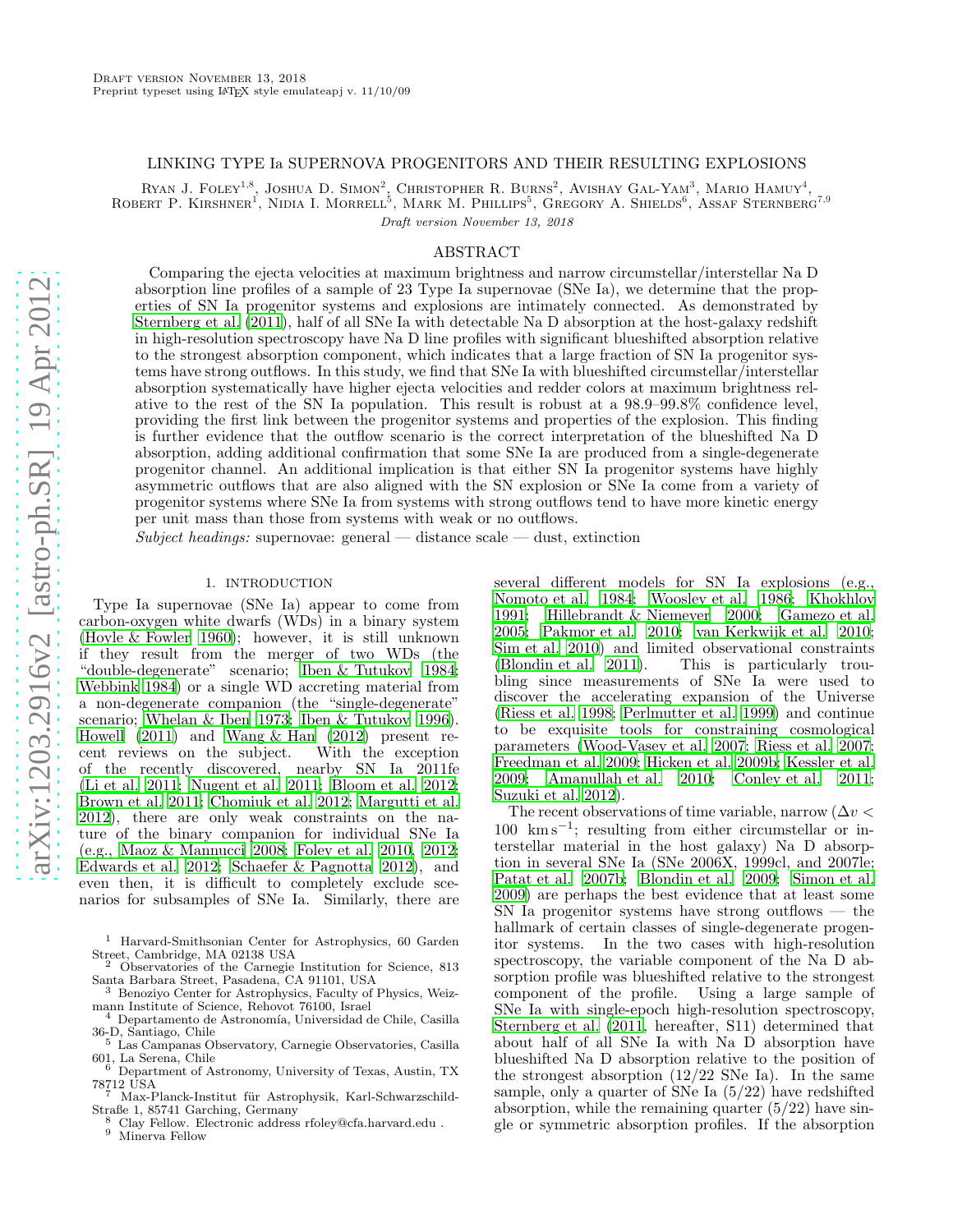were the result of only interstellar gas, we would expect the fraction of blueshifted and redshifted profiles to be equal. [S11](#page-8-0) concluded that the difference in these numbers was likely the result of a large fraction of SNe Ia  $\approx 25\%$  of SNe Ia with detected Na D absorption) coming from progenitor systems with strong outflows.

The first SN Ia with identified variable Na D was SN 2006X [\(Patat et al. 2007b\)](#page-8-33). This SN was also exceptional in its high ejecta velocity and high reddening [\(Wang et al. 2008\)](#page-9-5). With only the detection of variable Na D in SN 2006X and the non-detection of variable Na D in the low-velocity SN 2007af, [Simon et al. \(2007](#page-8-36)) hypothesized that variable Na D was exclusive to SNe Ia with high ejecta velocities. Since then, detections of variable Na D in SNe 1999cl [\(Blondin et al. 2009\)](#page-8-34) and 2007le [\(Simon et al. 2009\)](#page-8-35) have been made — both SNe Ia with relatively high Si II  $\lambda$ 6355 velocities,  $v_{\text{Si II}}$ , near maximum brightness.

Additionally, ejecta velocity provides insight into the explosion. Directly, the ejecta velocity (up to viewing angle effects of asymmetric explosions) probes the kinetic energy per unit mass. If one assumes that all SNe Ia have approximately the same total mass (e.g., [Mazzali et al. 2007\)](#page-8-37) and relatively small asymmetries (e.g., [Leonard et al. 2005\)](#page-8-38), then ejecta velocity is a good tracer of the kinetic energy of the explosion.

The strong correlation seen between the velocity gradient of the Si II  $\lambda$ 6355 feature near maximum brightness of a SN Ia and the relative redshifting of forbidden lines in its nebular spectrum [\(Maeda et al. 2010](#page-8-39)) places strong constraints on explosion models. The early-time velocity measures the characteristics of the outer layers of the SN, while the late-time velocity measures the characteristics of the inner ejecta. The connection can be interpreted as the result of an asymmetric explosion, where different viewing angles result in different velocities at early and late times [\(Maeda et al. 2010\)](#page-8-39). This asymmetric explosion interpretation can further explain the relation between SN Ia ejecta velocity (and velocity gradient) and intrinsic color [\(Foley & Kasen 2011;](#page-8-40) [Maeda et al. 2011\)](#page-8-41).

While ejecta velocity probes the characteristics of the SN explosion, the line profile of narrow Na D is influenced by the progenitor environment. There has been tenuous evidence that SNe Ia with variable Na D tend to have higher-velocity ejecta. To determine if this trend is happenstance, we use the large [Foley, Sanders, & Kirshner \(2011,](#page-8-42) hereafter, FSK11) collection of maximum-brightness Si II λ6355 velocities for SNe Ia,  $v_{\text{Si II}}^0$ , supplemented by additional data presented here to both expand the [S11](#page-8-0) sample and assign ejecta velocities to that expanded sample.

The rest of this manuscript is structured as follows. In Section [2,](#page-1-0) we present new data to expand the [FSK11](#page-8-42) and [S11](#page-8-0) samples and then match the expanded samples. In Section [3,](#page-2-0) we examine the properties of the matched sample, finding that SNe Ia with blueshifted Na D line profiles tend to have higher ejecta velocities and redder colors than typical SNe Ia. We discuss this result and conclude in Section [4.](#page-7-0)

### 2. DATA

<span id="page-1-0"></span>In this section, we construct our sample. We begin with the [S11](#page-8-0) sample of SNe Ia and add to it additional SNe Ia with new high-resolution spectroscopy. We discuss the [FSK11](#page-8-42) sample of SNe Ia, and add SNe Ia with new photometry and low-resolution spectroscopy to the sampl. We exclude all SNe Ia with  $\Delta m_{15}(B) > 1.5$  mag since we cannot determine an accurate  $v_{\text{Si II}}^0$  for these SNe. Our final sample, the F12 sample, is comprised of all spectroscopically normal SNe Ia with high-resolution spectroscopy and a measurement of  $v_{\text{Si II}}^0$ .

# 2.1. High-Resolution Spectroscopy

[S11](#page-8-0) present a sample of 35 SNe Ia with high-resolution spectroscopy primarily obtained with the Keck, Magellan, and VLT telescopes. For all spectra with any narrow Na D absorption at the recession velocity of the host galaxy, a zero velocity for the system was assigned to the strongest Na D component. The SNe were then classified as having blueshifted, redshifted, single, or symmetric profiles. If, for example, the Na D profile had additional absorption offset primarily to the blue of the zero-velocity component, it was classified as Blueshifted. Depending on the relative strengths of circumstellar and interstellar absorption, it is possible in principle that some SNe Ia with strong-outflow progenitor systems could appear as Redshifted, Single, or (possibly) Symmetric. However, in a large sample of SNe with circumstellar material (CSM), the Blueshifted objects should outnumber objects in the Redshifted sample. Of the 35 SNe Ia, [S11](#page-8-0) find that 12, 5, and 5 SNe Ia have blueshifted, redshifted, and single or symmetric narrow Na D absorption profiles, respectively, while 13 have no detected Na D absorption.

Using additional data, we modify the [S11](#page-8-0) sample. Specifically, we exclude SN 2008ge (which had no Na D absorption) because of its known peculiarities [\(Foley et al. 2010](#page-8-12)). [S11](#page-8-0) decided not to include some older SNe Ia in their sample because of a possible publication bias (i.e., SNe without detected or extraordinary Na D line profiles may not have ever been published). Since we are comparing velocities within our sample, this publication bias should not affect us significantly. We therefore add SN 1986G [\(Rich 1987;](#page-8-43) [D'Odorico et al. 1989](#page-8-44)), which has a blueshifted Na D line profile, and SN 2001el [\(Sollerman et al. 2005\)](#page-8-45), which has a redshifted Na D line profile. Although SN 2000cx has high-resolution spectra (showing no Na D absorption; [Patat et al. 2007a\)](#page-8-46), we do not add this SN to the [S11](#page-8-0) sample because of its peculiar nature [\(Li et al. 2001\)](#page-8-47).

We also consider SN 1994D [\(Ho & Filippenko 1995](#page-8-48); [King et al. 1995;](#page-8-49) [Patat et al. 1996](#page-8-50)). Its Na D line profile is complicated by its very low recession velocity. There are three groups of absorption lines at ∼0, 200–250, and  $700 \ \mathrm{km \, s}^{-1}$ , respectively. The feature at  $700 \ \mathrm{km \, s}^{-1}$  is clearly a single absorption line. If one interprets the features at  $\sim$ 200–250 km s<sup>-1</sup> as being associated with the Milky Way, then SN 1994D would be classified as a Single object. However, if those features are associated with the SN or its host galaxy, then it would be classified as Blueshifted. In the [S11](#page-8-0) sample, there were no features beyond  $\sim 150$  km s<sup>−1</sup> relative to the strongest absorption feature, so a  $\sim$ 450–500 km s<sup>-1</sup> offset would be an extreme outlier. Nonetheless, we do not claim to fully understand the characteristics of potential SN Ia progenitor outflows. We consider the possibility of SN 1994D being a Blueshifted SN as low, and for our main analysis we classify it as Single. However, we also performed the analysis with SN 1994D classified as Blueshifted. The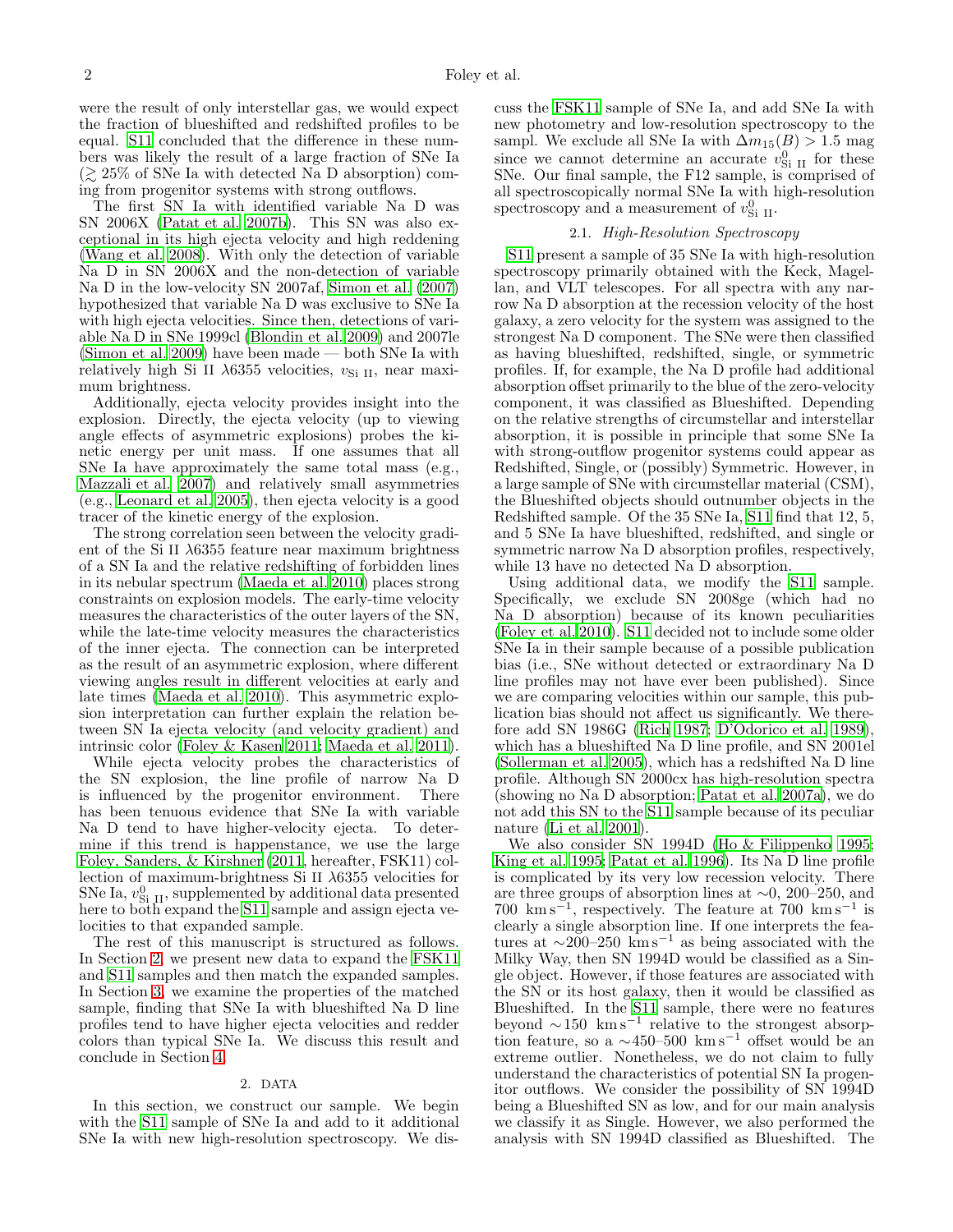main results are not significantly affected by this choice.

We add new high-resolution spectra of six SNe Ia obtained with the High-Resolution Spectrograph (HRS; [Tull 1998\)](#page-8-51) on the Hobby-Eberly Telescope (HET) in 2001 and 2002. The HRS observations used the 600  $\ell$ /mm grating centered at  $6302$  Å, providing wavelength coverage from 5300 to 7300 Å at  $R = 30000$ , and were made through a 3" diameter fiber.

The HET data were reduced in IRAF with the echelle package using standard procedures. Wavelength calibration was performed using spectra of a ThAr comparison lamp obtained immediately before or after the SN observations. The Na D emission lines in the HRS flatfield lamps were masked out before flatfielding. Emission from the night sky was removed by subtracting the spectrum obtained through a sky fiber after scaling to match the sky emission line intensities in the SN spectrum (this scaling matches the relative throughputs of the science and sky fibers derived from internal flatfield frames when available). The normalized-flux spectra near the host-galaxy Na D doublet are presented in Figure [1.](#page-4-0)

We report the properties of the expanded highresolution SN Ia sample in Table [1.](#page-3-0)

#### 2.2. Photometry

[FSK11](#page-8-42) presents 1630  $v_{\text{Si II}}$  measurements for 255 SNe Ia [\(Blondin et al. 2012\)](#page-8-52). Using a family of functions, they were able to estimate  $v_{\text{Si II}}$  at maximum brightness,  $v_{\rm Si~II}^0$  , for SNe Ia with moderate decline rates and  $v_{\rm Si~II}$ measured within about a week of maximum brightness. This large sample provides the reference sample for this work. Although there are potential differences between this sample and the underlying SN Ia sample, the size of the sample provides a reasonable baseline. To further increase the overlap between the expanded [S11](#page-8-0) sample and the [FSK11](#page-8-42) sample, here we provide new photometry, spectroscopy, and/or derived values for seven SNe Ia.

[FSK11](#page-8-42) presented several light curve-derived SN quantities ( $t_{\text{max}}$ ,  $B_{\text{max}} - V_{\text{max}}$ , and  $\Delta m_{15}(B)$ ) that are critical for measuring  $v_{\text{Si II}}^0$ . The light curves and original derived quantities were part of the CfA3 [\(Hicken et al.](#page-8-53) [2009a\)](#page-8-53) and LOSS [\(Ganeshalingam et al. 2010\)](#page-8-54) datasets. [Ganeshalingam et al. \(2010\)](#page-8-54) also presented light-curve parameters for SNF20080514-002, which we use for this study. [Foley et al. \(2012](#page-8-13)) presented light-curve parameters for SN 2009ig, which we also use here. For SN 2009nr, we use the light-curve properties reported by [Khan et al. \(2011\)](#page-8-55). Light curves of SNe 2007on, 2008C, 2008fp, 2008hv, and 2008ia were presented in [Stritzinger et al. \(2011\)](#page-8-56); we derive light-curve parameters for these SNe by fitting the light curves with the SNooPy Python package [\(Burns et al. 2011\)](#page-8-57). We have corrected all measurements of  $B_{\text{max}}-V_{\text{max}}$  for Milky Way extinction. All light-curve parameters are presented in Table [2.](#page-3-1)

Additionally, SNe 2009le and 2010A were followed by the FLWO 1.2 m telescope at Mt. Hopkins. Their light curves will be published as part of the CfA4 dataset (Hicken et al., submitted), but their light-curve parameters are presented here. Again, the light curves were also fit with SNOoPy, and their light-curve parameters are listed in Table [2.](#page-3-1)

#### 2.3. Low-Resolution Spectroscopy

In addition to the new light-curve parameters listed above, we present spectroscopic parameters here, specifically  $v_{\text{Si II}}$  and  $v_{\text{Si II}}^0$ . We use the [Foley et al. \(2012](#page-8-13)) spectroscopic measurements for SN 2009ig. SN 2008C previously had sufficient light curves to determine a time of maximum brightness [\(FSK11\)](#page-8-42) but not a decline rate or  $B_{\text{max}} - V_{\text{max}}$ . With additional photometric data, we were able to measure those quantities, but the measurement of  $v_{\text{Si II}}^0$  remains unchanged from that of [FSK11](#page-8-42). For the remaining SNe, we discuss the data acquisition and reduction below.

Additional low-resolution spectra were obtained with a variety of instruments on several telescopes. Specifically, we obtained data using the FAST spectrograph [\(Fabricant et al. 1998\)](#page-8-58) on the FLWO 1.5 m telescope, the WFCCD spectrograph mounted on the Du Pont 2.5 m telescope, the IMACS spectrograph [\(Dressler et al. 2006](#page-8-59)) mounted on the Magellan Baade 6.5 m telescope, and the LDSS-3 spectrograph [\(Allington-Smith et al. 1994](#page-8-60)) mounted on the Magellan Clay 6.5 m telescope. Specifics for each spectrum are presented in Table [2.](#page-3-1)

Standard CCD processing and spectrum extraction of the low-resolution data were accomplished with IRAF. The data were extracted using the optimal algorithm of [Horne \(1986\)](#page-8-61). Low-order polynomial fits to calibrationlamp spectra were used to establish the wavelength scale, and small adjustments derived from night-sky lines in the object frames were applied. The IMACS and LDSS3 spectra were reduced with IRAF routines as described by [Hamuy et al. \(2006\)](#page-8-62). For the remaining spectra, we employed our own IDL routines to flux calibrate the data and remove telluric lines using the well-exposed continua of spectrophotometric standards [\(Wade & Horne 1988](#page-9-6); [Foley et al. 2003;](#page-8-63) [Silverman et al. 2012\)](#page-8-64).

All details of the low-resolution spectra are presented in Table [2.](#page-3-1)

We determine  $v_{\text{Si II}}$  and  $v_{\text{Si II}}^0$  for these SNe using the same methods of [Blondin et al. \(2006\)](#page-8-65) and [FSK11](#page-8-42). The [FSK11](#page-8-42) method does not produce accurate  $v_{\text{Si II}}^0$ measurements for SNe Ia with  $\Delta m_{15}(B) > 1.5$  mag. As a result, we do not report  $v_{\text{Si II}}^0$  for SNe Ia with  $\Delta m_{15}(B) > 1.5$  mag. Our measurements for  $v_{\text{Si II}}$  and  $v_{\text{Si\,II}}^0$  are reported in Table [2.](#page-3-1)

We present the full cross-matched sample of SNe Ia with both  $v_{\text{Si II}}^0$  measurements and high-resolution spec-troscopy in Table [1.](#page-3-0) The SNe with both  $v_{\text{Si II}}^0$  measurements and high-resolution spectroscopy are designated as the 'F12' sample.

## 3. RESULTS

<span id="page-2-0"></span>Using the F12 sample, we are able to compare different subsamples to each other as well as to the F12 and [FSK11](#page-8-42) samples. There are currently only four SNe Ia in the Single/Symmetric subsample (when including SN 1994D). Although this subsample is small, it is large enough to perform basic statistical analyses. Nonetheless, we caution against over-interpretation of the results for the Single/Symmetric subsample, and suggest that additional analysis should be performed when the sample sizes increase. For the results presented here, we classify SN 1994D as Single; if SN 1994D is classified instead as Blueshifted, the significance of our results is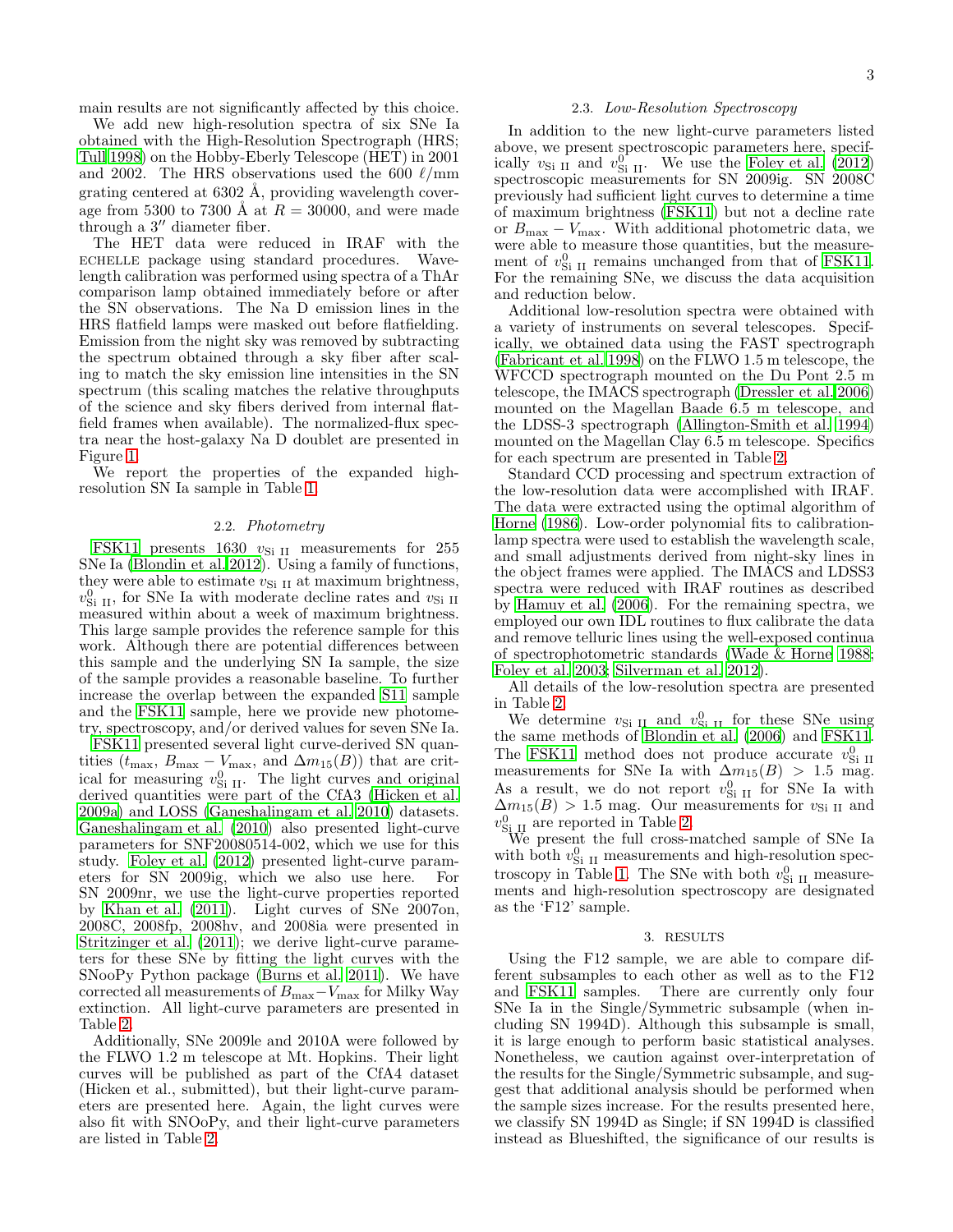TABLE 1 Properties of the Expanded High-Resolution SN Ia Sample

<span id="page-3-0"></span>

| <b>SN</b>              | UT Date                     | Phase <sup>a</sup> | $\Delta m_{15}(B)$<br>(mag) | $B_{\text{max}} - V_{\text{max}}$<br>(mag) | $v_{\text{Si II}}^0$<br>$(10^3 \ \mathrm{km} \, \mathrm{s}^{-1})$ | Host<br>Type             |  |  |  |  |
|------------------------|-----------------------------|--------------------|-----------------------------|--------------------------------------------|-------------------------------------------------------------------|--------------------------|--|--|--|--|
| Blueshifted            |                             |                    |                             |                                            |                                                                   |                          |  |  |  |  |
| 1986G                  | 1986 May $9.4^{\rm b}$      | $-1.9(0.1)$        | 1.76(0.01)                  | 0.88(0.09)                                 | $\cdots$                                                          | S <sub>0</sub> pec       |  |  |  |  |
| 2002bo                 | 2002 Mar. 21.3              | $-2.4(0.7)$        | 1.24(0.05)                  | 0.40(0.04)                                 | $-13.1(0.2)$                                                      | Sa                       |  |  |  |  |
| 2002ha                 | $2002$ Nov. $2.6^{\circ}$   | 0.2(0.7)           | 1.35(0.05)                  | $-0.09(0.03)$                              | $-11.3(0.2)$                                                      | Sab                      |  |  |  |  |
| 2002jg                 | $2002$ Nov. $30.1d$         | $-1.4(0.1)$        | 1.54(0.04)                  | 0.61(0.03)                                 | .                                                                 | Pair                     |  |  |  |  |
| 2006X                  | $2006$ Feb. $18^e$          | $-1.6(0.8)$        | 1.18(0.03)                  | 1.26(0.05)                                 | $-16.0(0.2)$                                                      | Sbc                      |  |  |  |  |
| 2007le                 | 2007 Oct. 20.4              | $-5.4(0.4)$        | 1.05(0.04)                  | 0.29(0.04)                                 | $-13.3(0.2)$                                                      | Sc                       |  |  |  |  |
| 2008C                  | 2008 Jan. 17.4              | 16.0(0.3)          | 1.07(0.03)                  | 0.24(0.03)                                 | $-11.3(0.2)$                                                      | S0/a                     |  |  |  |  |
| 2008dt                 | 2008 Jul. 6.5               | 6.5(3.1)           | 1.02(0.14)                  | 0.55(0.08)                                 | $-14.3(0.3)$                                                      | $\mathrm{S}0/\mathrm{a}$ |  |  |  |  |
| 2008fp                 | 2008 Sep. 17.3              | $-4.1(0.1)$        | 0.92(0.01)                  | 0.49(0.01)                                 | $-10.7(0.2)$                                                      | S0 pec                   |  |  |  |  |
| 2009ig                 | 2009 Oct. 16.3              | 39.9(0.1)          | 0.89(0.02)                  | 0.14(0.04)                                 | $-13.5(0.2)$                                                      | Sa                       |  |  |  |  |
| Redshifted             |                             |                    |                             |                                            |                                                                   |                          |  |  |  |  |
| 2001cp                 | 2001 Jun. 28.3              | 0.1(0.4)           | 0.92(0.04)                  | $-0.03(0.03)$                              | $-10.9(0.2)$                                                      | Sbc                      |  |  |  |  |
| 2001da                 | 2001 Jul. 22.4              | 4.8(1.3)           | 1.25(0.05)                  | 0.16(0.03)                                 | $-11.5(0.2)$                                                      | Sab                      |  |  |  |  |
| 2001el                 | 2001 Sep. 24.8 <sup>f</sup> | $-5.3(0.1)$        | 1.15(0.03)                  | 0.03(0.03)                                 | $-11.7(0.2)$                                                      | Scd                      |  |  |  |  |
| 2007af                 | 2007 Apr. 8.4               | 24.2(0.4)          | 1.23(0.05)                  | 0.00(0.03)                                 | $-11.0(0.2)$                                                      | Scd                      |  |  |  |  |
| 2009le                 | $2009$ Nov. $26.0$          | $-4.8(0.1)$        | 0.96(0.02)                  | 0.12(0.02)                                 | $-12.1(0.2)$                                                      | Sbc                      |  |  |  |  |
| 2010A                  | 2010 Jan. 8.0               | $-8.2(0.1)$        | 0.88(0.02)                  | 0.16(0.02)                                 | $-10.3(0.2)$                                                      | Sab                      |  |  |  |  |
| Single/Symmetric       |                             |                    |                             |                                            |                                                                   |                          |  |  |  |  |
| 2002cr                 | 2002 May 13.2               | $-1.3(0.5)$        | 1.23(0.03)                  | $-0.05(0.03)$                              | $-10.1(0.2)$                                                      | Scd                      |  |  |  |  |
| 2006cm                 | 2006 Jun. 6.5               | 7.0(0.5)           | 1.04(0.07)                  | 1.07(0.06)                                 | $-11.5(0.2)$                                                      | Sb                       |  |  |  |  |
| 2007sr                 | 2008 Jan. 17.6              | 33.3(0.3)          | 1.07(0.07)                  | 0.09(0.06)                                 | $-12.9(0.3)$                                                      | Sm pec                   |  |  |  |  |
|                        |                             | No Absorption      |                             |                                            |                                                                   |                          |  |  |  |  |
| 2006e <sub>u</sub>     | 2006 Sep. 10.3              | 2.3(2.2)           | 1.37<br>(0.14)              | 0.49(0.04)                                 | $-11.4(0.3)$                                                      | Ε                        |  |  |  |  |
| $2007$ hj              | 2007 Oct. 20.3              | 43.8(0.2)          | 1.97(0.06)                  | 0.12(0.03)                                 | $\cdots$                                                          | S <sub>0</sub>           |  |  |  |  |
| 2007 <sub>on</sub>     | 2008 Jan. 17.3              | 62.0(0.1)          | 1.64(0.01)                  | 0.12(0.01)                                 | $\cdots$                                                          | E                        |  |  |  |  |
| SNF20080514-002        | 2008 Jun. 13.4              | 17.0(0.5)          | 1.39(0.04)                  | $-0.16(0.05)$                              | $-10.8(0.2)$                                                      | S <sub>0</sub>           |  |  |  |  |
| $2008$ hv              | 2008 Dec. 15.3              | $-1.9(0.1)$        | 1.33(0.03)                  | 0.03(0.01)                                 | $-10.8(0.2)$                                                      | S <sub>0</sub>           |  |  |  |  |
| 2008ia                 | 2008 Dec. 15.2              | 2.0(0.1)           | 1.35(0.01)                  | 0.00(0.01)                                 | $-11.5(0.2)$                                                      | S <sub>0</sub>           |  |  |  |  |
| 2009 <sub>nr</sub>     | 2010 Jan. 9.3               | 12.5(0.3)          | 0.93(0.03)                  | 0.00(0.03)                                 | $-9.6(0.2)$                                                       | Scd                      |  |  |  |  |
| Ambiguous <sup>h</sup> |                             |                    |                             |                                            |                                                                   |                          |  |  |  |  |
| 1994D                  | 1994 Apr. $14^1$            | 23.9(0.4)          | 1.42(0.01)                  | $-0.04(0.04)$                              | $-11.2(0.2)$                                                      | S0 <sup>j</sup>          |  |  |  |  |

NOTE. - Uncertainties are listed in parentheses.

 $a$  Days since  $B$  maximum for high-resolution spectrum.

b Exposure-time weighted mean observation time from [D'Odorico et al. \(1989\)](#page-8-44), which presented the highest S/N spec-

trum. Observations span 1986 May 7.2 – 11.1.

 $\sim$  Exposure-time weighted mean observation time. Observations span 2002 Oct. 30 – Nov. 6.

 $d$  Exposure-time weighted mean observation time. Observations span 2002 Nov. 28 – Dec. 2.

<sup>e</sup> Date corresponding to the first epoch of spectroscopy from [Patat et al. \(2007b](#page-8-33))

<sup>f</sup> Exposure-time weighted mean observation time. Observations span 2001 Sep. 21.2 – 28.3.

g Exposure-time weighted mean observation time. Observations span 2001 Oct. 16 – 17.

h See text for discussion of the classification of SN 1994D.

<sup>i</sup> Date for [Ho & Filippenko \(1995\)](#page-8-48) observation, which presented the highest S/N spectrum.

<span id="page-3-1"></span><sup>j</sup> The host galaxy shows an obvious dust lane in images.

TABLE 2

| LOG OF LOW-RESOLUTION OPTICAL SPECTRAL OBSERVATIONS AND BASIC PARAMETERS |  |
|--------------------------------------------------------------------------|--|
|--------------------------------------------------------------------------|--|

| <b>SN</b>                      | UT Date           | Instrument   | Time of<br>Max. (MJD) | Phase <sup>a</sup> | $\Delta m_{15}(B)$<br>(mag) | $v_{\text{Si II}}$<br>$km s^{-1}$<br>$(10^3$ | $v_{\text{Si II}}^0$<br>$(10^3$<br>$\rm km\,s^{-1})$ |
|--------------------------------|-------------------|--------------|-----------------------|--------------------|-----------------------------|----------------------------------------------|------------------------------------------------------|
| $2007$ on                      | 2007 Nov. 17.2    | <b>IMACS</b> | 54419.9(0.1)          | 1.3(0.1)           | 1.64(0.01)                  | $-10.9(0.1)$                                 | $\cdots$ ()                                          |
| 2008C <sup>b</sup>             | 2008 Jan. 5.3     | FAST         | 54466.1(0.3)          | 4.1(0.3)           | 1.07(0.03)                  | $-10.9(0.1)$                                 | $-11.3(0.3)$                                         |
| SNF20080514-002 <sup>c</sup>   | 2008 May 28.3     | FAST         | 54613.0(0.5)          | 1.3(0.5)           | 1.39(0.04)                  | $-10.7(0.1)$                                 | $-10.8(0.2)$                                         |
| 2008fp                         | 2008 Sep. 21.4    | <b>WFCCD</b> | 54730.5 (0.1)         | $-0.2(0.1)$        | 0.92(0.01)                  | $-10.7(0.1)$                                 | $-10.7(0.2)$                                         |
| $2008$ hv                      | 2008 Dec. 18.3    | $LDSS-3$     | 54817.1(0.1)          | 1.1(0.1)           | 1.33(0.03)                  | $-10.7(0.1)$                                 | $-10.8(0.2)$                                         |
| $2008i$ a                      | 2008 Dec. 15.3    | $LDSS-3$     | 54813.2(0.1)          | 2.1(0.1)           | 1.35(0.01)                  | $-11.3(0.1)$                                 | $-11.5(0.2)$                                         |
| 2009ig <sup>d</sup>            | $2009$ Sep. $5.4$ | LRS          | 55080.0(0.1)          | $-0.4(0.1)$        | 0.89(0.02)                  | $-13.6(0.1)$                                 | $-13.5(0.2)$                                         |
| 2009le                         | 2009 Nov. 24.2    | FAST         | 55165.9(0.1)          | $-6.6(0.1)$        | 0.96(0.02)                  | $-12.8(0.1)$                                 | $-12.1(0.2)$                                         |
| $2009\mathrm{nr}^{\mathrm{e}}$ | 2010 Jan. 7.5     | FAST         | 55192.7(0.3)          | 10.6(0.3)          | 0.93(0.03)                  | $-9.3(0.1)$                                  | $-9.6(0.2)$                                          |
| 2010A                          | 2010 Jan. 16.1    | FAST         | 55212.4(0.1)          | $-0.3(0.1)$        | 0.88(0.02)                  | $-10.3(0.1)$                                 | $-10.3(0.2)$                                         |

 $\,$  NOTE.  $-$  Uncertainties are listed in parentheses.

 $\overset{\text{a}}{\cdot}$  Days since  $B$  maximum.

b Velocity information originally presented by [FSK11.](#page-8-42)

<sup>c</sup> Light-curve parameters were originally reported by [Ganeshalingam et al. \(2010\)](#page-8-54).

<sup>d</sup> All measurements were originally reported by [Foley et al. \(2012](#page-8-13)).

<sup>e</sup> Light-curve parameters were originally reported by [Khan et](#page-8-55) al. [\(2011\)](#page-8-55).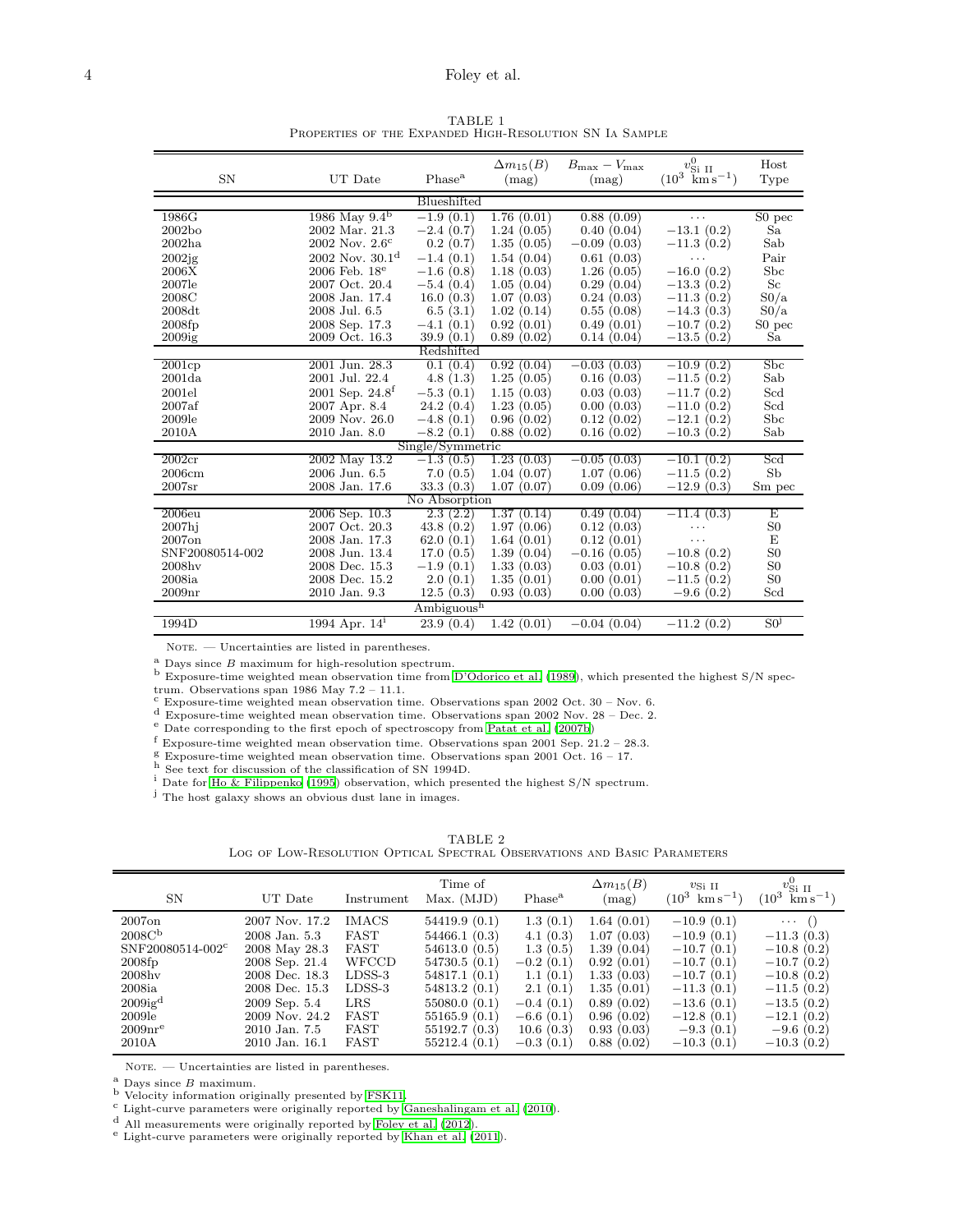

<span id="page-4-0"></span>Fig. 1.— High-resolution HET spectra of SNe 2001cp, 2001da, 2002bo, 2002cr, 2002ha, and 2002jg. The spectra are presented in normalized flux units and only the region near Na D is shown. The data are presented on a velocity scale where the zero velocity corresponds to the strongest absorption. The red and blue spectra are the individual Na D1 and Na D2 components, respectively, while the black spectra represent the combination of the two components. We label each SN and its profile designation in each panel.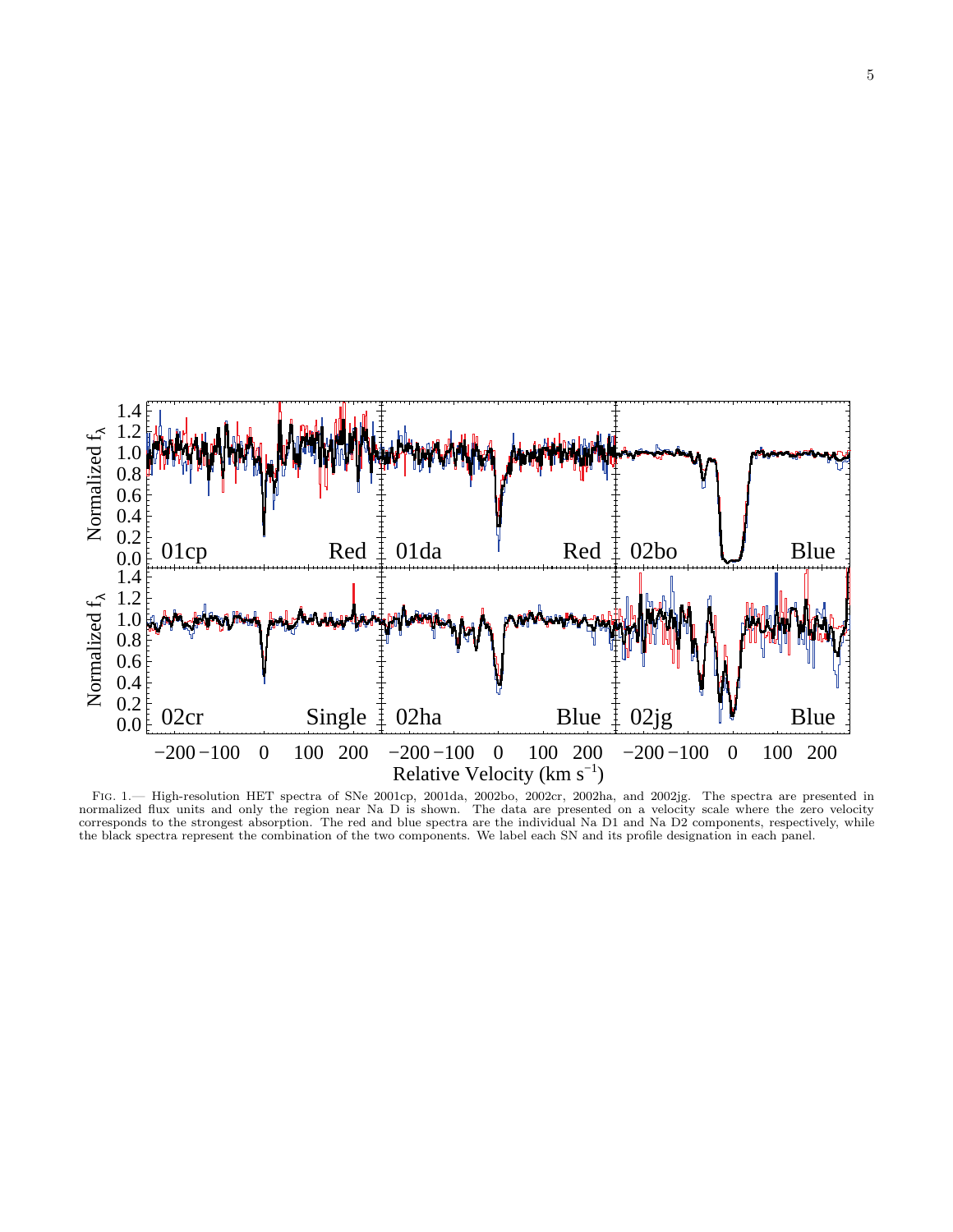reduced slightly, but not significantly.

# 3.1. Phase

The standard model to explain the variable Na D seen in SNe Ia requires ionizing photons from the time of explosion (or immediately after) to ionize the Na atoms in the circumstellar environment (e.g., [Patat et al. 2007b\)](#page-8-33). After sufficient time, the Na atoms would recombine, resulting in increased Na D absorption. If this model is correct, one might worry that systems with outflows will on average have no preferred line profile at early times (when the Na is ionized), but will on average have blueshifted profiles at later times.

To test this idea, we compared the different subsamples of the F12 sample. The F12 sample has a median phase of 1.0 days relative to  $B$  maximum. The Blueshifted, Redshifted, Single/Symmetric, and No Absorption subsamples have median phases of  $-1.5$ ,  $-2.3$ , 15.5, and 12.5 days, respectively. There is no indication that SNe in the Blueshifted subsample tend to have later phases.

There are three possible scenarios that allow for the Blueshifted subsample to predominantly come from progenitor systems with outflows and not have a phase bias. First, it is possible that the systems with variable Na D are well tuned such that the ionizing flux and the distribution of the CSM are matched to show variability, while other systems with outflows simply do not ionize the CSM because of a lack of ionizing photons, the CSM being too far/dense, or both. Alternatively, it may be the case that the recombination timescale for most systems is shorter than the median time between explosion and the time of the spectrum, or about two weeks (although this is unlikely since variable Na D is not seen until after maximum brightness even when there are earlier observations). Finally, progenitor systems may have Na at various radii from the SN, where the closest Na is ionized, but the more distant Na produces blueshifted absorption. Indeed, the two SNe Ia with high-resolution spectroscopy and variable Na D (SNe 2006X and 2007le) have blueshifted Na D absorption at all spectroscopic epochs.

Regardless of why there is not an obvious phase bias in the F12 sample, it does not appear that the Blueshifted sample is missing a significant number of potential outflow systems specifically because the Na in the CSM was fully ionized at the time of spectroscopy.

## 3.2. Light-Curve Shape

We would like to compare the decline rate distributions of the various samples. The full high-resolution sample, including all SNe Ia regardless of decline rate (i.e., the F12 sample combined with SNe Ia with high-resolution spectroscopy and  $\Delta m_{15}(B) > 1.5$  mag), has a weighted mean  $\Delta m_{15}(B)$  of  $\langle \Delta m_{15}(B) \rangle = 1.22 \pm 0.01$  mag. The Blueshifted, Redshifted, Single/Symmetric, and No Absorption subsamples of the full high-resolution sample have weighted means of  $\langle \Delta m_{15}(\overline{B}) \rangle = 1.21 \pm 0.01$ ,  $1.10 \pm 0.02$ ,  $1.23 \pm 0.02$ , and  $1.45 \pm 0.03$  mag, respectively. The subsample of SNe Ia with no Na D absorption have significantly faster light curves than the bulk of the sample. Six of 7 SNe Ia in this subsample come from S0 or earlier host galaxies (Table [1\)](#page-3-0), which is not surprising since these host galaxies are expected to have significantly less gas and dust, while no SN hosted in an elliptical galaxy is in any of the other subsamples [\(S11\)](#page-8-0). SNe Ia in elliptical galaxies tend to have significantly faster light curves (e.g., [Howell 2001;](#page-8-66) [Hicken et al.](#page-8-28) [2009b](#page-8-28)).

The [FSK11](#page-8-42) method of determining  $v_{\text{Si II}}^0$  does not apply to SNe Ia with  $\Delta m_{15}(B) > 1.5$  mag. As a result, SNe Ia with  $\Delta m_{15}(B) > 1.5$  mag can not be included in the F12 sample, and are therefore not included in any further analysis. Since many of the SNe Ia in the No Absorption subsample of the full high-resolution sample have large decline rates, the F12 sample does not include many SNe Ia without Na D absorption. With this restriction on light-curve shape, the F12 sample has a weighted mean  $\Delta m_{15}(B)$  of  $\langle \Delta m_{15}(B) \rangle$  =  $1.14 \pm 0.01$  mag, and the Blueshifted, Redshifted, Single/Symmetric, and No Absorption subsamples have weighted means of  $\langle \Delta m_{15}(B) \rangle = 1.12 \pm 0.01, 1.10 \pm 0.02$ ,  $1.23 \pm 0.02$ , and  $1.25 \pm 0.02$  mag, respectively. The No Absorption subsample is still skewed to faster declining SNe relative to the entire F12 sample.

## 3.3. Maximum-Light Color

<span id="page-5-0"></span>We now compare the  $B_{\text{max}} - V_{\text{max}}$  pseudo-color (after correcting for Milky Way reddening) for the various samples. The [FSK11](#page-8-42) sample has a median pseudo-color of 0.01 mag. This is significantly bluer than the F12 sample, which has a median pseudo-color of  $B_{\text{max}} - V_{\text{max}} =$ 0.12 mag. A K-S test results in a p-value of only 0.048, indicating that the two samples may be drawn from the different parent population.

We interpret the color difference as a selection effect. Since the SN sample from which the [FSK11](#page-8-42) sample is derived is the sample of low-z SNe discovered in SN surveys, there is some amount of Malmquist bias associated with both the discovery and follow-up of the sample. This bias will naturally remove extinguished SNe Ia near the limit of SN searches from the sample. However, for highresolution spectroscopy, SNe typically need to be much brighter than the magnitude limit of SN searches; as a result, the Malmquist bias in the F12 sample should be significantly less than the [FSK11](#page-8-42) sample.

The median pseudo-colors for the Blueshifted, Redshifted, Single/Symmetric, and No Absorption subsamples are  $B_{\text{max}} - V_{\text{max}} = 0.34, 0.08, 0.02, \text{ and}$ 0.00 mag, respectively. The values for the Blueshifted, Single/Symmetric, and No Absorption subsamples are fairly different from the median value for the full F12 sample. However, the Single/Symmetric and No Absorption subsamples have median pseudo-colors similar to that of the [FSK11](#page-8-42) sample, perhaps further indicating that SNe Ia in the Single/Symmetric and No Absorption subsamples have minimal dust extinction. Performing a K-S test between the Blueshifted subsample and the F12 sample excluding the Blueshifted subsample, we find a pvalue of 0.021. A similar test for the Single/Symmetric and No Absorption subsamples results in  $p$ -values of 0.56 and 0.16, respectively. Although the median values for all three subsamples suggest that there might be differences in the underlying populations of the subsamples, only the difference between the Blueshifted subsample and the remainder of the F12 sample is statistically significant.

The redder colors for the Blueshifted subsample are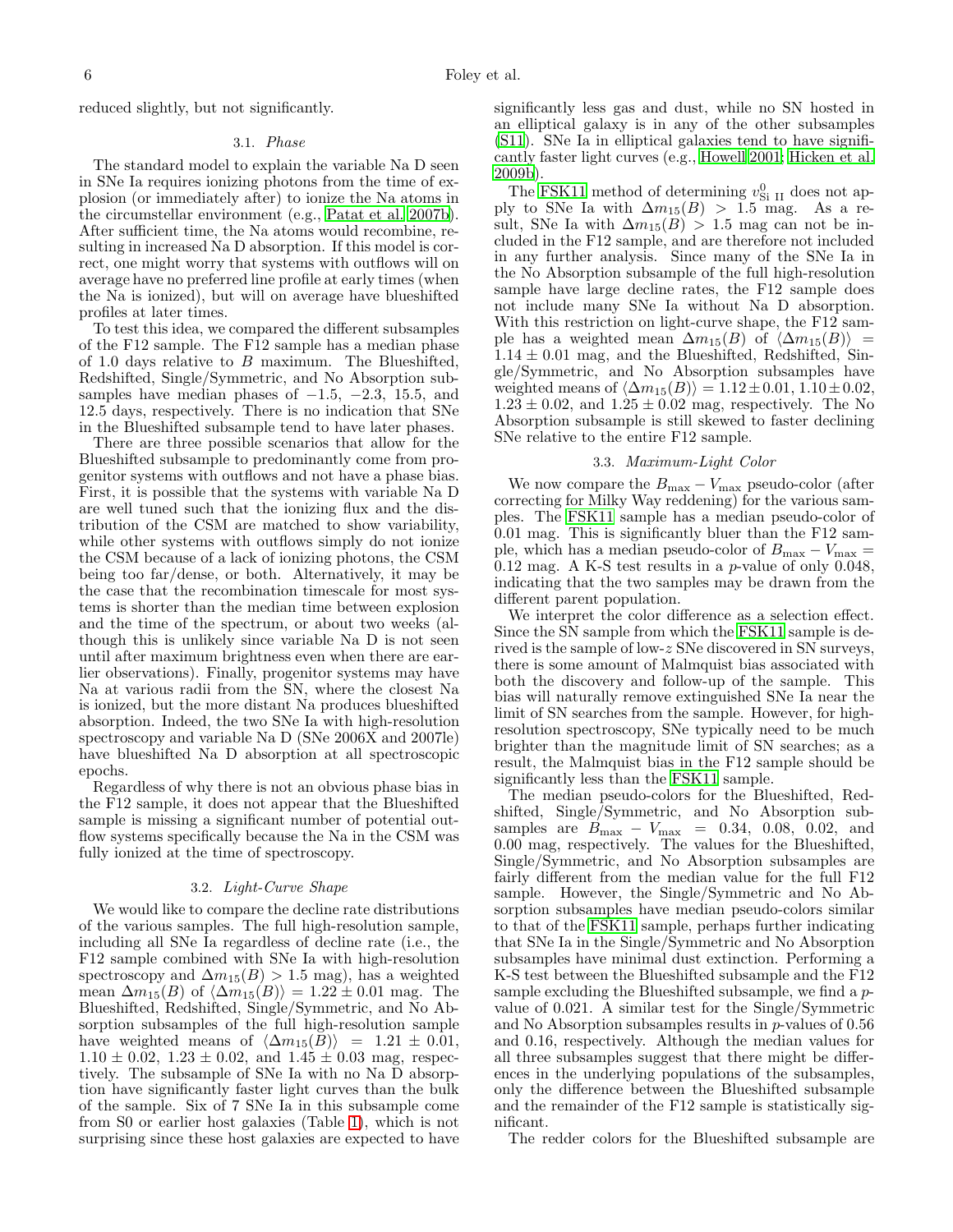

<span id="page-6-0"></span>FIG. 2.— CDF of  $v_{\text{Si II}}^0$  for the [FSK11](#page-8-42) sample excluding SNe in the F12 sample (black line, labeled 'FSK11'), the F12 sample (gray line, labeled 'F12'), and the Blueshifted subsample (blue line, labeled 'Blue').

consistent with there being some SNe Ia in the sample with CSM resulting in additional reddening that is combined with the underlying host-galaxy reddening distribution.

## 3.4. Ejecta Velocity

With the knowledge that Blueshifted and No Absorption SNe Ia are redder and faster decliners than the rest of the F12 sample, respectively, while the other subsamples do not appear to be significantly different from each other, we now examine correlations between narrow Na D profile properties and  $v_{\text{Si II}}^0$ . Figure [2](#page-6-0) displays the cumulative distribution function (CDF) of  $v_{\text{Si II}}^0$  for various samples. The gray and black lines represent the F12 and [FSK11](#page-8-42) samples, respectively. We also display the Blueshifted subsample of the F12 sample with a blue line.

The CDF of the F12 sample has a very similar shape to that of the [FSK11](#page-8-42) sample. The median  $v_{\text{Si II}}^0$  for both the F12 sample and the [FSK11](#page-8-42) samples is −11,300 and  $-11,400 \text{ km s}^{-1}$ , respectively. Performing a K-S test (excluding any SNe in the F12 sample from the [FSK11](#page-8-42) sample), we find a K-S p-value of 0.87. From this test, there is no indication that the F12 and [FSK11](#page-8-42) samples have different parent populations.

However, the Blueshifted subsample is qualitatively different from the [FSK11](#page-8-42) and F12 samples. Interestingly, the five SNe Ia with the highest  $v_{\rm Si~II}^{0}$  in the F12 sample are all in the Blueshifted subsample. Specifically, 63% of the Blueshifted subsample has a higher  $v_{\text{Si II}}^0$  than any SN Ia in any of the other subsamples. Not surprisingly, the CDF of the Blueshifted subsample appears to be significantly different from that of the [FSK11](#page-8-42) sample or the F12 sample, with the Blueshifted subsample tending to have higher  $v_{\text{Si II}}^0$  than the typical SN Ia. The Blueshifted subsample has a median  $v_{\text{Si II}}^0$  of  $-13,200 \text{ km s}^{-1}$ , while

the Redshifted, Single/Symmetric, and No Absorption subsamples have median  $v_{\text{Si II}}^0$  of  $-11,300, -11,300,$  and  $-10,800$  km s<sup>-1</sup>, respectively. A K-S test to compare the Blueshifted sample to the [FSK11](#page-8-42) sample (again, excluding any SNe Ia from the F12 sample) results in a p-value of 0.034, indicating that the two samples likely have different parent distributions.

Although the F12 sample has a similar  $v_{\text{Si II}}^0$  distribution as the [FSK11](#page-8-42) sample, there may be other important ways in which the parent populations of the two samples are different. To mitigate any potential bias, we performed K-S tests between the Blueshifted subsample and the F12 sample (excluding the Blueshifted subsamples). This test resulted in a p-value of 0.018. The Blueshifted subsample appears to be drawn from a different parent population than the complementary F12 sample.

We tested the robustness of this result using a Monte Carlo simulation. For each iteration, we selected a sample of 23 SNe (to match the number of SNe Ia for which we have high-resolution spectroscopy) from the full [FSK11](#page-8-42) sample of SNe Ia. From this sample, we then selected a subsample of "Blueshifted" SNe equal to the number of Blueshifted SNe Ia in the F12 sample. We performed a K-S test on these random samples similar to that described above. We also noted if the five highest or lowest velocity SNe were in the "Blueshifted" sample.

We found that 1.1% of all random samples had a K-S p-value as small or smaller than that of the Blueshifted sample. This value is similar to the p-value that we found above (0.018), and indicates that the p-value is a reasonable measurement of the probability of the Blueshifted and F12 samples being randomly drawn from the same parent distribution. We also found that 0.28% of the random samples had the five highest or lowest velocity SNe in the "Blueshifted" subsample. It is important to test both extremes since either case would have been notable to us. This test of the extreme SNe is perhaps a more interesting statistic since it is highly plausible that some of the Blueshifted systems come from the same parent population as the Redshifted systems, but are simply confused through random line-of-sight effects. Furthermore, only 0.21% of the random samples had both of the above characteristics. Although this last number is something of an a posteriori measurement, it does indicate that the number of extreme objects in the Blueshifted sample is providing additional information beyond the simple K-S statistic.

Compared to the F12 sample, the Blueshifted subsample appears to have a statistically significant difference in  $v_{\rm Si~II}^0$ . As seen in Section [3.3,](#page-5-0) the SNe in the Blueshifted  $\rm subsample$  also tend to have redder observed  $B_{\rm max} - V_{\rm max}$ colors. [Foley & Kasen \(2011\)](#page-8-40) and [FSK11](#page-8-42) showed that ejecta velocity and intrinsic color are highly correlated with SNe Ia with higher ejecta velocity tending to be in-trinsically redder. In Figure [3,](#page-7-1) we show  $v_{\text{Si II}}^0$  as a function of observed  $B_{\text{max}} - V_{\text{max}}$  for the [FSK11](#page-8-42) and F12 samples. We also display the [FSK11](#page-8-42) relation between intrinsic  $B_{\text{max}} - V_{\text{max}}$  and  $v_{\text{Si II}}^0$ . Several SNe Ia (including the majority of the Blueshifted subsample) fall far off to the red of the [FSK11](#page-8-42) relation, indicating that their very red colors are dominated by dust reddening rather than the trend with intrinsic color.

In the color-velocity parameter space, the Blueshifted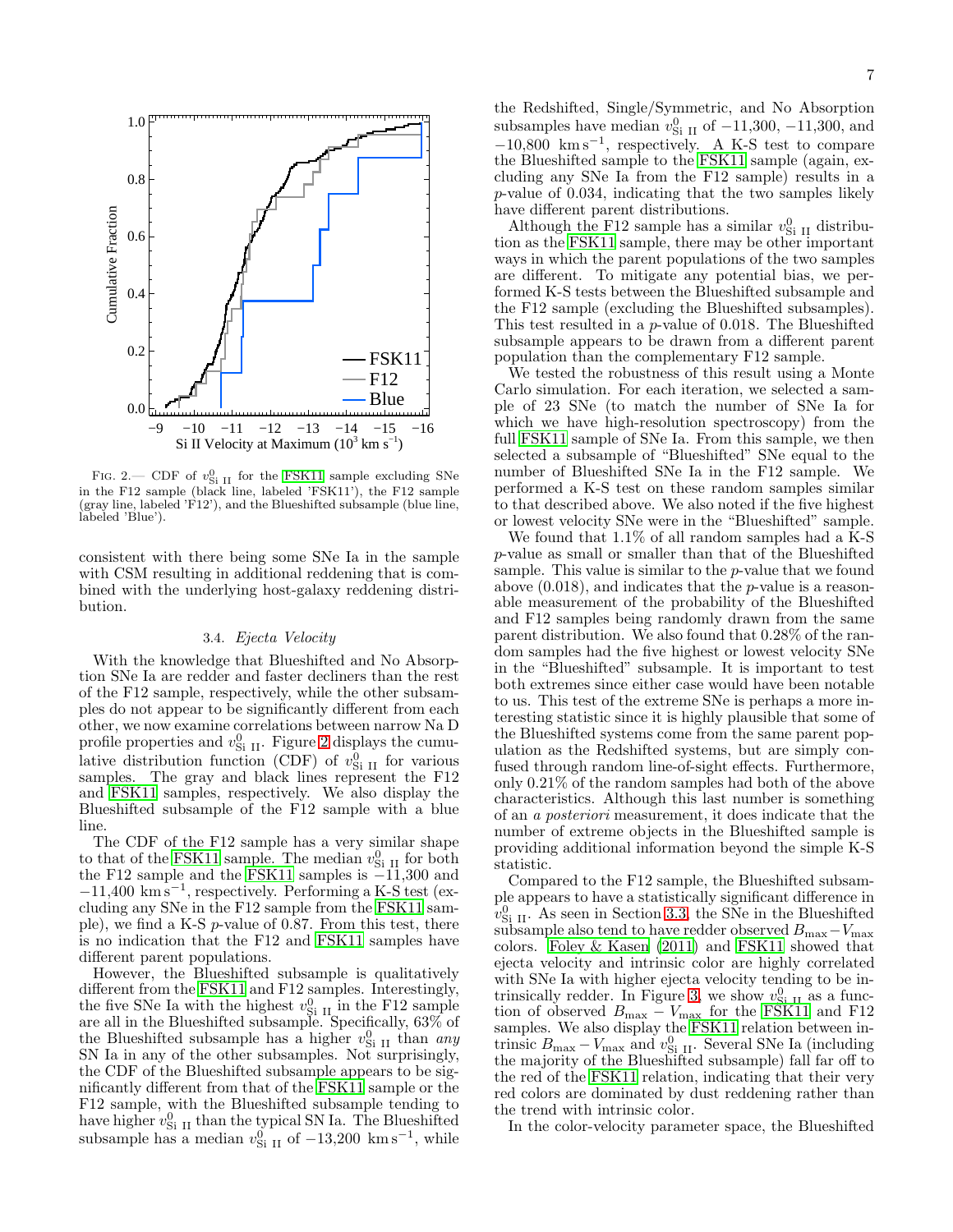

<span id="page-7-1"></span>FIG. 3.—  $v_{\text{Si II}}^0$  as a function of  $B_{\text{max}} - V_{\text{max}}$  pseudo-color for the [FSK11](#page-8-42) (black crosses), Blueshifted (blue circles), Redshifted (red squares), Single/Symmetric (purple diamonds), and No Absorption subsamples (gold triangles). The solid line is the velocity-color relation between  $v_{\text{Si II}}^0$  and intrinsic  $B_{\text{max}} - V_{\text{max}}$  [\(FSK11\)](#page-8-42). The empty black circles indicate SNe Ia with detected variable Na D. The region defined by the dashed lines (corresponding to a  $2-\sigma$ deviation from the [FSK11](#page-8-42) relation between intrinsic  $B_{\text{max}} - V_{\text{max}}$  and  $v_{\text{Si II}}^0$  and  $v_{\text{Si II}}^0 = -12,000$  km s<sup>-1</sup>) has a large fraction of SNe Ia with blueshifted and/or variable Na D line profiles.

subsample is even more distinct from the rest of the F12 sample. Performing a two-dimensional K-S test on the Blueshifted subsample, the resulting  $p$ -value of 0.023 is further indication of the Blueshifted subsample being a distinct subpopulation in this parameter space.

In Figure [3,](#page-7-1) we have also indicated the SNe Ia for which variable Na D has been detected. All three have high  $v_{\text{Si II}}^0$  and  $B_{\text{max}} - V_{\text{max}}$ . Two of those three have a blueshifted Na D profile, while the third does not have the high-resolution spectroscopy necessary to make that measurement. If one wants to choose SNe Ia which have a high probability of having variable Na D, one might want to choose reddened SNe Ia with high ejecta velocities. We defined a region of this parameter space corresponding to high velocity  $(v_{\text{Si II}}^0 < -12,000 \text{ km s}^{-1})$ and red (redder than the  $2-\sigma$  deviation from the [FSK11](#page-8-42) relation between intrinsic  $B_{\text{max}} - V_{\text{max}}$  and  $v_{\text{Si II}}^0$ , which roughly corresponds to  $B_{\text{max}} - V_{\text{max}} > 0.2$  mag). This region of parameter space contains half of the Blueshifted subsample and all SNe Ia with observed Na D variability. We suggest that SNe Ia in this region are excellent candidates for having variable Na D. Additionally, special attention should be paid to SNe that have Blueshifted Na D absorption in the first epoch.

#### 4. DISCUSSION & CONCLUSIONS

<span id="page-7-0"></span>For the first time, we have shown a direct connection between the progenitor system of a SN Ia and its explosion properties. In contrast, previously, only indirect connections between progenitors and SN Ia properties have been made by examining host galaxy proper-

ties (e.g., [Hamuy et al. 1996;](#page-8-67) [Howell 2001;](#page-8-66) [Hicken et al.](#page-8-28) [2009b](#page-8-28)). Specifically, we find that SNe Ia with blueshifted narrow Na D profiles tend to have higher velocity ejecta as probed by Si II  $\lambda$ 6355 at maximum brightness than those with no Na D absorption or those with redshifted, single, or symmetric profiles. This was achieved by expanding the [S11](#page-8-0) sample of SNe Ia with additional SNe Ia with high-resolution spectroscopy and matching that expanded high-resolution sample to the [FSK11](#page-8-42) sample of SNe Ia with measured  $v_{\text{Si II}}^0$ , again, expanding the [FSK11](#page-8-42) sample slightly with new data presented here. The resulting sample is designated the 'F12' sample.

This result is further evidence that a significant fraction of SN Ia progenitor systems have outflows [\(S11\)](#page-8-0), and that the large fraction of SNe Ia with blueshifted Na D line profiles is not caused by some other effect. Similarly, this result supports the interpretation that the variable Na D is the result of ionized CSM [\(Patat et al. 2007b](#page-8-33); [Simon et al. 2009\)](#page-8-35) rather than a geometric effect [\(Chugai](#page-8-68) [2008;](#page-8-68) [Patat et al. 2010\)](#page-8-69).

For most subsamples and the larger SN Ia population, there is no indication of different light-curve shape distributions. However, the No Absorption subsample tends to have faster declining light curves (as expected given the host-galaxy distribution of the subsample). There is no phase bias for the Blueshifted subsample, indicating that few systems with outflows are artificially placed in other subsamples because the circumstellar Na is completely ionized at the time of spectroscopy.

The F12 sample has on average redder  $B_{\text{max}} - V_{\text{max}}$ pseudo-colors than the [FSK11](#page-8-42) sample. We suggest that this difference is the result of Malmquist bias reducing the number of reddened SNe in the [FSK11](#page-8-42) sample. Compared to the rest of the F12 sample, the Blueshifted subsample is slightly redder and the No Absorption subsample is slightly bluer. The bluer color for the No Absorption subsample is consistent with a SN population that has minimal dust reddening. Similarly, the redder color for the Blueshifted subsample is consistent with a SN population with additional dust in the circumstellar environment.

High-resolution spectra of SNe Ia in E/S0 galaxies have never shown Na D absorption (with the exception of SNe Ia hosted in peculiar S0 galaxies, such SN 1986G, which was in Cen A). Most single-degenerate progenitor scenarios should exist in old stellar populations, so the different host properties for the different subsamples indicate that the population of SN progenitors with strong outflows may be extremely rare in old stellar populations. Alternatively, SNe Ia from early and late-type galaxies may have, on average, very different progenitor systems. Future studies of SN hosts and locations may constrain the age of these progenitor systems, further constraining the exact progenitor systems.

There are clear implications of the connection between blueshifted Na D absorption profiles and high ejecta velocities. Specifically, if all SNe Ia come from a single progenitor channel, then one requires an asymmetric progenitor system and explosion where the higher-velocity ejecta are aligned with the higher density regions of the CSM or explosions with higher kinetic energy per unit mass also have a denser and/or closer CSM. Alternatively, SNe Ia could come from a variety of progenitor channels where those that originate in progenitor sys-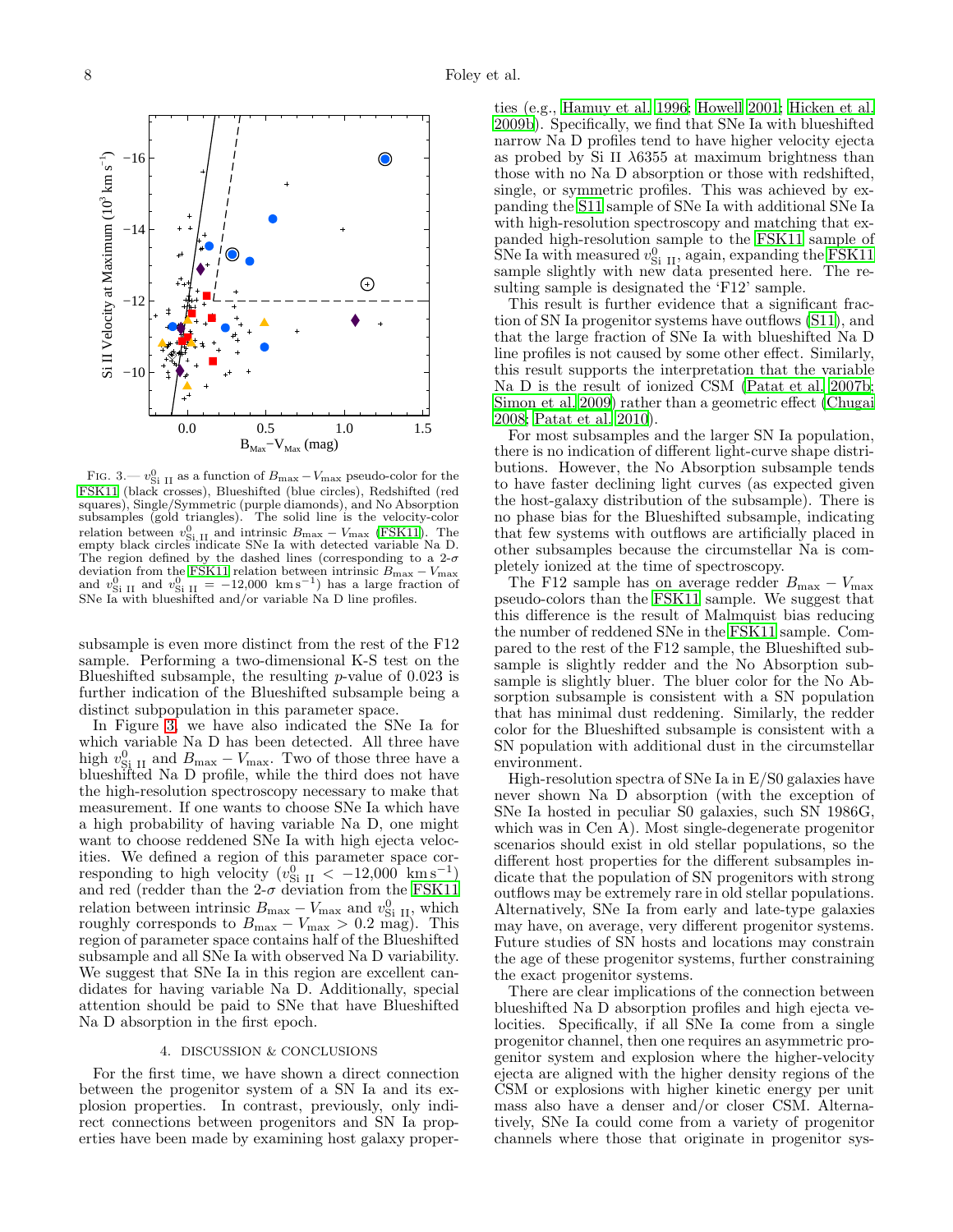tems with strong outflows tend to have more kinetic energy per unit mass than those with weak or no outflows.

From several different methods, specific progenitor systems which should have strong outflows have been ruled out for SN 2011fe [\(Li et al. 2011](#page-8-5); [Bloom et al. 2012\)](#page-8-7), and there is strong evidence that its progenitor system had a clean environment [\(Chomiuk et al. 2012](#page-8-9); [Patat et al.](#page-8-70) [2011;](#page-8-70) [Margutti et al. 2012\)](#page-8-10). Since a significant fraction of SNe Ia do have strong progenitor outflows, it appears that there are at least two progenitor channels for SNe Ia.

R.J.F. is supported by a Clay Fellowship. A.G.Y is supported by grants from the ISF and Minerva foundations, an ARCHES award and the Lord Sieff of Brimpton Fund. A.S. is supported by a Minerva Fellowship. M.H. acknowledges support by CONICYT through grants FONDECYT Regular 1060808, Centro de Astrofisica FONDAP 15010003, Centro BASAL CATA (PFB-06), and the Millenium Center for Supernova Science (P10-064-F). Supernova research at Harvard College Observatory is supported by NSF grant AST–0907903.

We are grateful to S. Blondin and M. Hicken, who reduced some of the data discussed in this work, and M. Shetrone, who assisted with the HET data reduction.. We thank P. Challis, A. Filippenko, and H. Marion for looking for old data. G. Folatelli helped organize the observing at Las Campanas and M. Stritzinger observed one low-resolution spectrum presented in this work. We appreciate comments from P. Nugent, F. Patat, L. Bildsten, A. Soderberg, and L. Chomiuk.

We are grateful to the staffs at the Las Campanas, McDonald, and Fred L. Whipple Observatories for their dedicated services. The HET is a joint project of the University of Texas at Austin, the Pennsylvania State University, Stanford University, Ludwig-Maximilians-Universität München, and Georg-August-Universität Göttingen. The HET is named in honor of its principal benefactors, William P. Hobby and Robert E. Eberly.

#### REFERENCES

- <span id="page-8-60"></span>Allington-Smith, J., et al. 1994, PASP, 106, 983
- <span id="page-8-30"></span>Amanullah, R., et al. 2010, ApJ, 716, 712
- <span id="page-8-65"></span>Blondin, S., et al. 2006, AJ, 131, 1648
- <span id="page-8-23"></span>Blondin, S., Kasen, D., Röpke, F. K., Kirshner, R. P., & Mandel, K. S. 2011, MNRAS, 1228
- <span id="page-8-52"></span>Blondin, S., et al. 2012, ArXiv e-prints, 1203.4832
- <span id="page-8-34"></span>Blondin, S., Prieto, J. L., Patat, F., Challis, P., Hicken, M., Kirshner, R. P., Matheson, T., & Modjaz, M. 2009, ApJ, 693, 207
- <span id="page-8-7"></span>Bloom, J. S., et al. 2012, ApJ, 744, L17
- <span id="page-8-8"></span>Brown, P. J., et al. 2011, ArXiv e-prints, 1110.2538
- <span id="page-8-57"></span>Burns, C. R., et al. 2011, AJ, 141, 19
- <span id="page-8-9"></span>Chomiuk, L., et al. 2012, ArXiv e-prints, 1201.0994
- <span id="page-8-68"></span>Chugai, N. N. 2008, Astronomy Letters, 34, 389
- <span id="page-8-31"></span>Conley, A., et al. 2011, ApJS, 192, 1
- <span id="page-8-44"></span>D'Odorico, S., di Serego Alighieri, S., Pettini, M., Magain, P., Nissen, P. E., & Panagia, N. 1989, A&A, 215, 21
- <span id="page-8-59"></span>Dressler, A., Hare, T., Bigelow, B. C., & Osip, D. J. 2006, in Presented at the Society of Photo-Optical Instrumentation Engineers (SPIE) Conference, Vol. 6269, Ground-based and Airborne Instrumentation for Astronomy. Edited by McLean, Ian S.; Iye, Masanori. Proceedings of the SPIE, Volume 6269, pp. 62690F (2006).
- <span id="page-8-14"></span>Edwards, Z. I., Pagnotta, A., & Schaefer, B. E. 2012, ApJ, 747, L19
- <span id="page-8-58"></span>Fabricant, D., Cheimets, P., Caldwell, N., & Geary, J. 1998, PASP, 110, 79
- <span id="page-8-13"></span>Foley, R. J., et al. 2012, ApJ, 744, 38
- <span id="page-8-40"></span>Foley, R. J., & Kasen, D. 2011, ApJ, 729, 55
- <span id="page-8-63"></span>Foley, R. J., et al. 2003, PASP, 115, 1220
- <span id="page-8-12"></span>——. 2010, AJ, 140, 1321
- <span id="page-8-42"></span>Foley, R. J., Sanders, N. E., & Kirshner, R. P. 2011, ApJ, 742, 89
- <span id="page-8-27"></span>Freedman, W. L., et al. 2009, ApJ, 704, 1036
- <span id="page-8-19"></span>Gamezo, V. N., Khokhlov, A. M., & Oran, E. S. 2005, ApJ, 623, 337
- <span id="page-8-54"></span>Ganeshalingam, M., et al. 2010, ApJS, 190, 418
- <span id="page-8-62"></span>Hamuy, M., et al. 2006, PASP, 118, 2
- <span id="page-8-67"></span>Hamuy, M., Phillips, M. M., Suntzeff, N. B., Schommer, R. A., Maza, J., & Aviles, R. 1996, AJ, 112, 2391
- <span id="page-8-53"></span>Hicken, M., et al. 2009a, ApJ, 700, 331
- <span id="page-8-28"></span>Hicken, M., Wood-Vasey, W. M., Blondin, S., Challis, P., Jha, S., Kelly, P. L., Rest, A., & Kirshner, R. P. 2009b, ApJ, 700, 1097
- <span id="page-8-18"></span>Hillebrandt, W., & Niemeyer, J. C. 2000, ARA&A, 38, 191
- <span id="page-8-48"></span>Ho, L. C., & Filippenko, A. V. 1995, ApJ, 444, 165 Horne, K. 1986, PASP, 98, 609
- <span id="page-8-61"></span>Howell, D. A. 2001, ApJ, 554, L193
- <span id="page-8-66"></span>2011, Nature Communications, 2
- <span id="page-8-4"></span><span id="page-8-1"></span>Hoyle, F., & Fowler, W. A. 1960, ApJ, 132, 565
- <span id="page-8-2"></span>Iben, Jr., I., & Tutukov, A. V. 1984, ApJS, 54, 335

<span id="page-8-29"></span><span id="page-8-3"></span>Kessler, R., et al. 2009, ApJS, 185, 32 Khan, R., et al. 2011, ApJ, 726, 106

——. 1996, ApJS, 105, 145

- <span id="page-8-55"></span><span id="page-8-17"></span>Khokhlov, A. M. 1991, A&A, 245, 114
- <span id="page-8-49"></span>King, D. L., Vladilo, G., Lipman, K., de Boer, K. S., Centurion, M., Moritz, P., & Walton, N. A. 1995, A&A, 300, 881
- 
- <span id="page-8-38"></span>Leonard, D. C., Li, W., Filippenko, A. V., Foley, R. J., & Chornock, R. 2005, ApJ, 632, 450
- <span id="page-8-5"></span>Li, W., et al. 2011, Nature, 480, 348
- <span id="page-8-47"></span>——. 2001, PASP, 113, 1178
- <span id="page-8-39"></span>Maeda, K., et al. 2010, Nature, 466, 82
- ——. 2011, MNRAS, 413, 3075
- <span id="page-8-41"></span><span id="page-8-11"></span>Maoz, D., & Mannucci, F. 2008, MNRAS, 388, 421
- <span id="page-8-10"></span>Margutti, R., et al. 2012, ArXiv e-prints, 1202.0741
- <span id="page-8-37"></span>Mazzali, P. A., Röpke, F. K., Benetti, S., & Hillebrandt, W. 2007, Science, 315, 825
- <span id="page-8-16"></span>Nomoto, K., Thielemann, F.-K., & Yokoi, K. 1984, ApJ, 286, 644
- <span id="page-8-6"></span>Nugent, P. E., et al. 2011, Nature, 480, 344
- <span id="page-8-20"></span>Pakmor, R., Kromer, M., Röpke, F. K., Sim, S. A., Ruiter, A. J., & Hillebrandt, W. 2010, Nature, 463, 61
- <span id="page-8-50"></span>Patat, F., Benetti, S., Cappellaro, E., Danziger, I. J., della Valle, M., Mazzali, P. A., & Turatto, M. 1996, MNRAS, 278, 111
- <span id="page-8-46"></span>Patat, F., et al. 2007a, A&A, 474, 931
- <span id="page-8-33"></span>——. 2007b, Science, 317, 924
- ——. 2011, ArXiv e-prints, 1112.0247
- <span id="page-8-70"></span><span id="page-8-69"></span>Patat, F., Cox, N. L. J., Parrent, J., & Branch, D. 2010, A&A, 514, A78
- <span id="page-8-25"></span>Perlmutter, S., et al. 1999, ApJ, 517, 565
- <span id="page-8-43"></span>Rich, R. M. 1987, AJ, 94, 651
- <span id="page-8-24"></span>Riess, A. G., et al. 1998, AJ, 116, 1009
- ——. 2007, ApJ, 659, 98
- <span id="page-8-26"></span><span id="page-8-15"></span>Schaefer, B. E., & Pagnotta, A. 2012, Nature, 481, 164
- <span id="page-8-64"></span>Silverman, J. M., et al. 2012, ArXiv e-prints, 1202.2128
- <span id="page-8-22"></span>Sim, S. A., Röpke, F. K., Hillebrandt, W., Kromer, M., Pakmor, R., Fink, M., Ruiter, A. J., & Seitenzahl, I. R. 2010, ApJ, 714, L52
- <span id="page-8-35"></span>Simon, J. D., et al. 2009, ApJ, 702, 1157
- ——. 2007, ApJ, 671, L25
- <span id="page-8-45"></span><span id="page-8-36"></span>Sollerman, J., Cox, N., Mattila, S., Ehrenfreund, P., Kaper, L., Leibundgut, B., & Lundqvist, P. 2005, A&A, 429, 559
- <span id="page-8-0"></span>Sternberg, A., et al. 2011, Science, 333, 856
- <span id="page-8-56"></span>Stritzinger, M. D., et al. 2011, AJ, 142, 156
- <span id="page-8-32"></span>Suzuki, N., et al. 2012, ApJ, 746, 85
- <span id="page-8-51"></span>Tull, R. G. 1998, in Society of Photo-Optical Instrumentation Engineers (SPIE) Conference Series, Vol. 3355, Society of Photo-Optical Instrumentation Engineers (SPIE) Conference Series, ed. S. D'Odorico, 387–398
- <span id="page-8-21"></span>van Kerkwijk, M. H., Chang, P., & Justham, S. 2010, ApJ, 722, L157